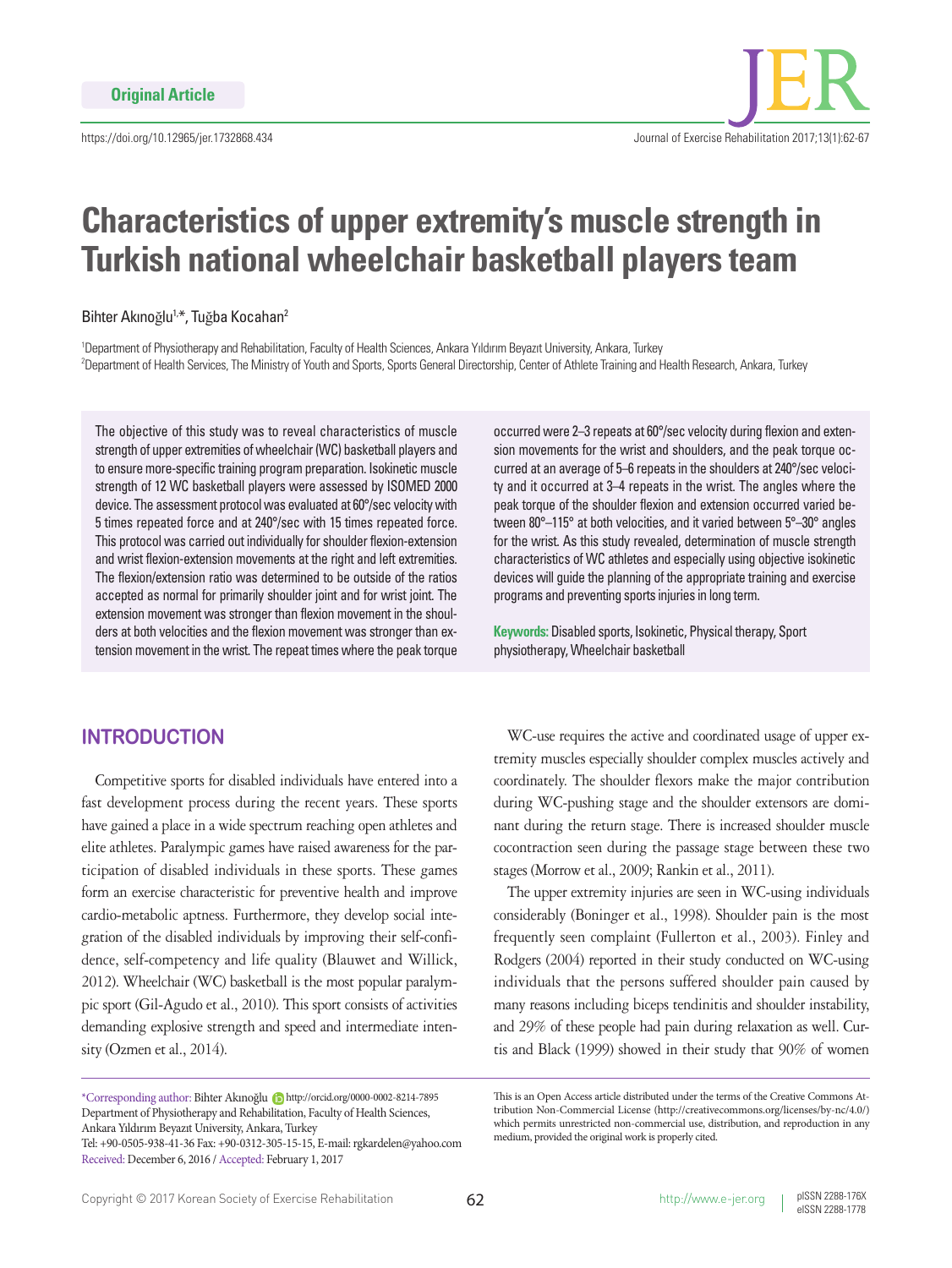WC basketball athletes had shoulder and upper extremity pain. Muscle strength unbalance in the shoulder region and relative weakness in the depressors of humeral head can be affective for the development and continuation of rotator cuff compression syndrome (Burnham et al., 1993). In addition to shoulder complexities, elbow and wrist injuries occur frequently in WC athletes. Wrist extension and wrist joint movement speed with deviations are the factors affecting dynamic performance and causing injuries (Lee et al., 2016). Both wrist extension and flexion movement gap and muscle strength are the factors affecting performance of WC basketball players (Wang et al., 2005).

High level of condition is required for winning a competition in WC basketball like in all sports. The major factors affecting WC basketball performance are muscle strength and sprint speed. Having high level of muscle strength in WC basketball will ensure both performance improvement in basic movements unique to basketball and independence in daily life activities. The objective of this study was to reveal the isokinetic muscle strength characteristics of upper extremity in WC basketball athletes. The descriptive information will lead to the description of injury-preventing programs and more specific training programs.

## **MATERIALS AND METHODS**

This study was conducted to reveal upper extremity isokinetic muscle strength characteristics in WC basketball players at the Ministry of Youth and Sports, Sports General Directorship, Health Affairs Department Directorship (Athlete Training and Health Research Center). All the athletes who accepted to participate in the study were informed about the study purpose, the assessments contained in the study and the benefits of the study before starting the study and the study was based on volunteerism, and approval was obtained. The necessary permit and approval was obtained from the Ethics Committee of Ankara Yıldırım Beyazıt University to conduct the study (13/03 [346]). The participants in the present study consisted of 12 male WC basketball players, aged 23–40 years, who are members of the Turkish national WC basketball team and their scores ranged between 2.5– 4.5. The descriptive characteristics, age, height, weight and disability types of the athletes were recorded.

### **Isokinetic muscle strength assessment**

Isokinetic muscle strength was assessed by ISOMED 2000 (D. & R. Ferstl GmbH, Hemau, Germany) device. Prior to the test, the athletes did general and special warming workouts for 10

min. Following the warming, the athletes were taken to the isokinetic device one by one for measurement and the device was adjusted according to their individual anthropometric structures. During the test, their weights were entered in the computer and the program was set. The suitability of the movement range of the joint to be tested to the angles that are to be tested was determined by making the athletes do a sample movement at a very low speed. At the same time, the gravity effect was set to zero. The joint angles were adjusted in the assessment by considering the joint movement ranges of the persons and the measurement characteristics of the device. An assessment was made for the shoulder flexion/extension movement between the angles of 30° flexion and 120° flexion, and for the wrist flexion/extension movement between the angles of 50° flexion and 60° extension. The assessment protocol: the athletes warmed by doing the flexion/extension movement at 90°/sec with five repeats as submaximal and they were ensured to perceive the movement. Following the warming movement and a 30-sec rest, they did maximal flexion/extension movement at 60°/sec speed and with five repeats (Kim and Jeong, 2016) and again following a 30-sec rest, they did maximal flexion/extension movement at 240°/sec speed and with 15 repeats and the test was completed. The assessments were made bilaterally for each joint and first the dominant side was assessed and 3 min later the nondominant side was assessed. The same protocol was applied the following day for the wrist joint.

#### **Statistical analysis**

The data collected regarding the isokinetic strength of the athletes were analyzed by IBM SPSS Statistics ver. 22.0 (IBM Co., Armonk, NY, USA). The descriptive statistics of all variables were determined. The results were indicated as mean±standard deviation.

## **RESULTS**

Demographic characteristics and disability types of the athletes are shown in Table 1.

The peak torque values and peak torque/weight values of dominant - nondominant shoulder flexion and extension movements of the athletes and wrist flexion and extension movements at 60°/sec and 240°/sec velocity, and the angles of these values and repeat times are shown in Table 2.

The extension peak torque was found to be higher than the flexion peak torque in the shoulder joint, and the flexion peak torque value was higher in the wrist. The peak torque values were generated with 2–3 repeats at 60°/sec velocity at both movements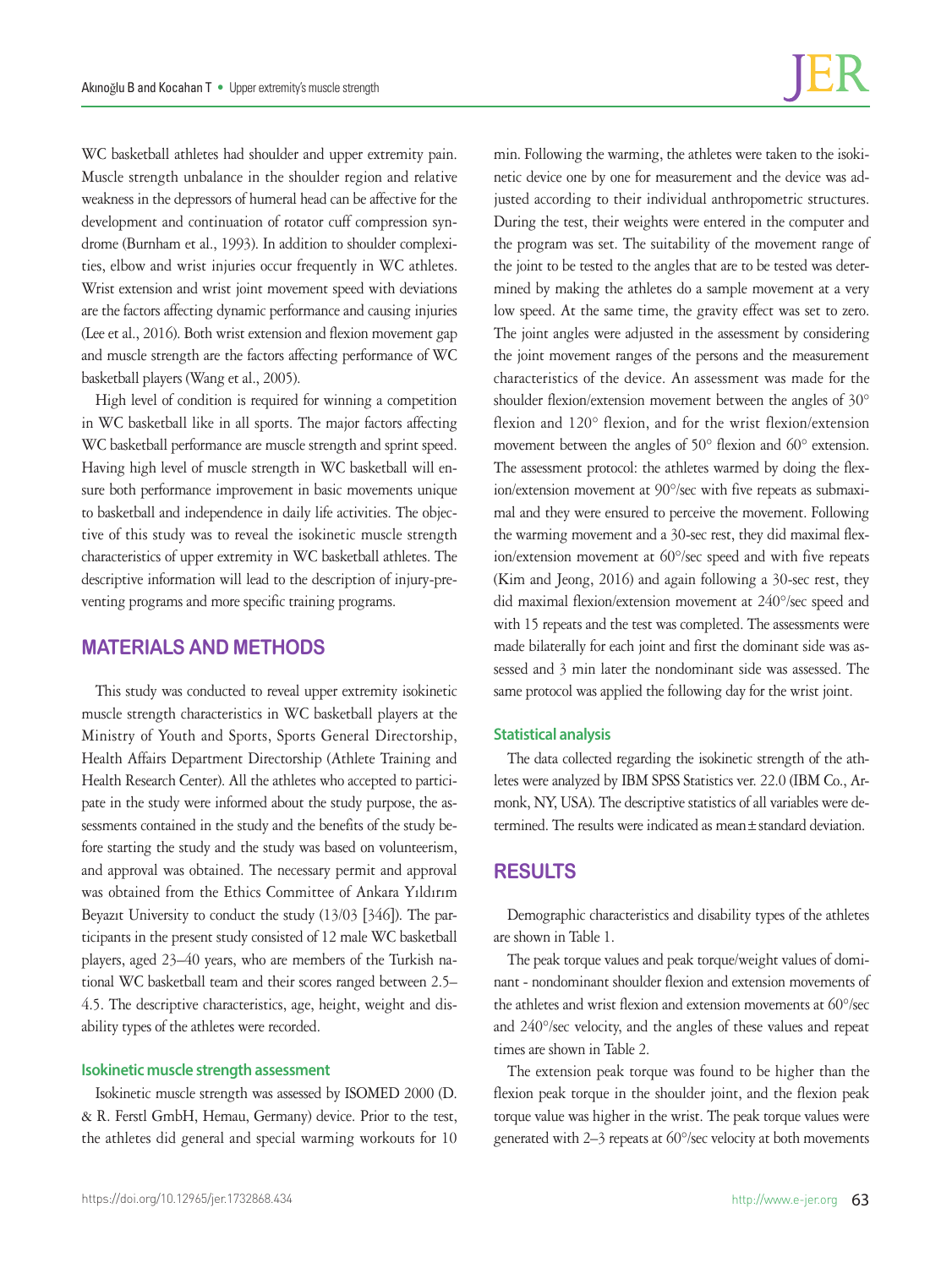for the wrist and shoulder. It occurred at 240°/sec velocity with an average of 5–6 repeats for both movements, and it occurred at 3–4 repeats for the wrist. Considering the angle values where the peak torque value is generated, it was at 60°/sec velocity in the shoulder joint as similar in the dominant and nondominant sides approximately 81°–86° and 112°–109° for flexion and extension respectively. At 240°/sec velocity, it was 110°–97°; 108°–106°. For the wrist, at 60°/sec velocity, it was approximately 16°–24° at

**Table 1.** Demographic characteristics of the athletes who participated in the study

| Characteristic                       | Value             |
|--------------------------------------|-------------------|
| Age (yr)                             | $28.91 \pm 5.00$  |
| Height (cm)                          | $75.64 \pm 11.79$ |
| Weight (kg)                          | $72.73 \pm 10.2$  |
| Body mass index (kg/m <sup>2</sup> ) | $30.44 \pm 8.08$  |
| Disability type                      |                   |
| Spina Bifida                         | 1                 |
| Polyomyelitis                        | 3                 |
| Amputation                           | $\overline{2}$    |
| Paraparesis                          | $\mathcal{P}$     |
| Paraplegia                           | $\overline{2}$    |
| Meningomyelocele                     | 1                 |

Values are presented as mean± standard deviation or number.

flexion and at 5°–6° extension as similar in the dominant and nondominant sides respectively for the flexion and extension; at 240°, for flexion and extension, it was respectively 22°–25° flexion and 13°–6° extension.

The percentages of the shoulder and wrist flexion/extension movements of the athletes at 60°/sec and 240°/sec velocity for the dominant and nondominant sides and between the right and left, and the standard deviation values are shown in Table 3.

The extension isokinetic muscle strength in the shoulder joint was higher than the flexion isokinetic muscle strength, and the flexion isokinetic muscle strength in the wrist was higher than the extension isokinetic muscle strength (Table 3).

## **DISCUSSION**

In this study, the peak torque, peak torque/kg, right/left ration percentage and flexion/extension ratio percentage of WC basketball athletes were determined.

There are two studies in the literature assessing isokinetic muscle strength in healthy individuals. Danneskiold-Samsoe et al. (2009) categorized according to age and gender and measured the wrist flexion and extension and shoulder flexion and extension at 60°/sec velocity, and Harbo et al. (2012) published two studies

**Table 2.** Peak torque, peak torque/weight, repeat times, and angle values of wheelchair basketball athletes for shoulder and wrist flexion-extension movement at 60°/sec and 240°/sec velocity

| Angular velocity                      | Dominant           |                    | Nondominant        |                    |
|---------------------------------------|--------------------|--------------------|--------------------|--------------------|
|                                       | Flexion            | Extension          | Flexion            | Extension          |
| Shoulder                              |                    |                    |                    |                    |
| $60^{\circ}/sec$ (peak torque) (N/m)  | $109.63 \pm 28.58$ | $150.71 \pm 38.75$ | $101.15 \pm 28.47$ | $146.98 \pm 36.07$ |
| 60°/sec (peak torque/weight) (N/kg)   | $13.87 \pm 42.77$  | $17.52 \pm 53.43$  | $13.75 \pm 42.81$  | $22.23 \pm 70.02$  |
| Angle $(°)$                           | $81.66 \pm 14.36$  | $112.16 \pm 16.44$ | $86.16 \pm 15.39$  | $109.75 \pm 15.12$ |
| Repeat number                         | $2.33 \pm 1.49$    | $2.91 \pm 1.44$    | $3.33 \pm 1.49$    | $3.00 \pm 1.20$    |
| $240^{\circ}/sec$ (peak torque) (N/m) | $93.83 \pm 29.64$  | $130.22 \pm 36.93$ | $84.31 \pm 26.37$  | $119.61 \pm 4.34$  |
| 240°/sec (peak torque/weight) (N/kg)  | $11.09 \pm 33.92$  | $15.6 \pm 47.8$    | $12.37 \pm 38.9$   | $17.11 \pm 53.56$  |
| Angle $(°)$                           | $110.75 \pm 64.88$ | $108.16 \pm 10.02$ | $97.58 \pm 16.37$  | $106.58 \pm 6.81$  |
| Repeat number                         | $6.75 \pm 4.88$    | $6.66 \pm 3.62$    | $6.41 \pm 3.70$    | $4.75 \pm 3.74$    |
| Wrist                                 |                    |                    |                    |                    |
| $60^{\circ}/sec$ (peak torque) (N/m)  | $32.45 \pm 7.96$   | $12.74 \pm 3.19$   | $35.75 \pm 7.96$   | $13.54 \pm 3.23$   |
| 60°/sec (peak torque/weight) (N/kg)   | $0.44 \pm 0.09$    | $0.17 \pm 0.04$    | $0.50 \pm 0.13$    | $0.18 \pm 0.05$    |
| Angle $(°)$                           | $16.91 \pm 20.41$  | $-6.91 \pm 16.15$  | $24.41 \pm 11.88$  | $-5.25 \pm 19.7$   |
| Repeat number                         | $2.75 \pm 1.54$    | $2.41 \pm 1.31$    | $3.00 \pm 1.41$    | $3.25 \pm 1.28$    |
| 240°/sec (peak torque) (N/m)          | $24.15 \pm 3.35$   | $12.10 \pm 9.24$   | $26.39 \pm 6.78$   | $13.30 \pm 8.24$   |
| 240°/sec (peak torque/weight) (N/kg)  | $0.33 \pm 0.04$    | $0.12 \pm 0.02$    | $0.36 \pm 0.09$    | $0.11 \pm 0.03$    |
| Angle $(°)$                           | $22.83 \pm 9.61$   | $-13.66 \pm 18.69$ | $25.50 \pm 8.09$   | $-6.91 \pm 31.16$  |
| Repeat number                         | $4.08 \pm 3.94$    | $4.50 \pm 3.94$    | $3.66 \pm 2.66$    | $3.16 \pm 1.26$    |

Values are presented as mean± standard deviation.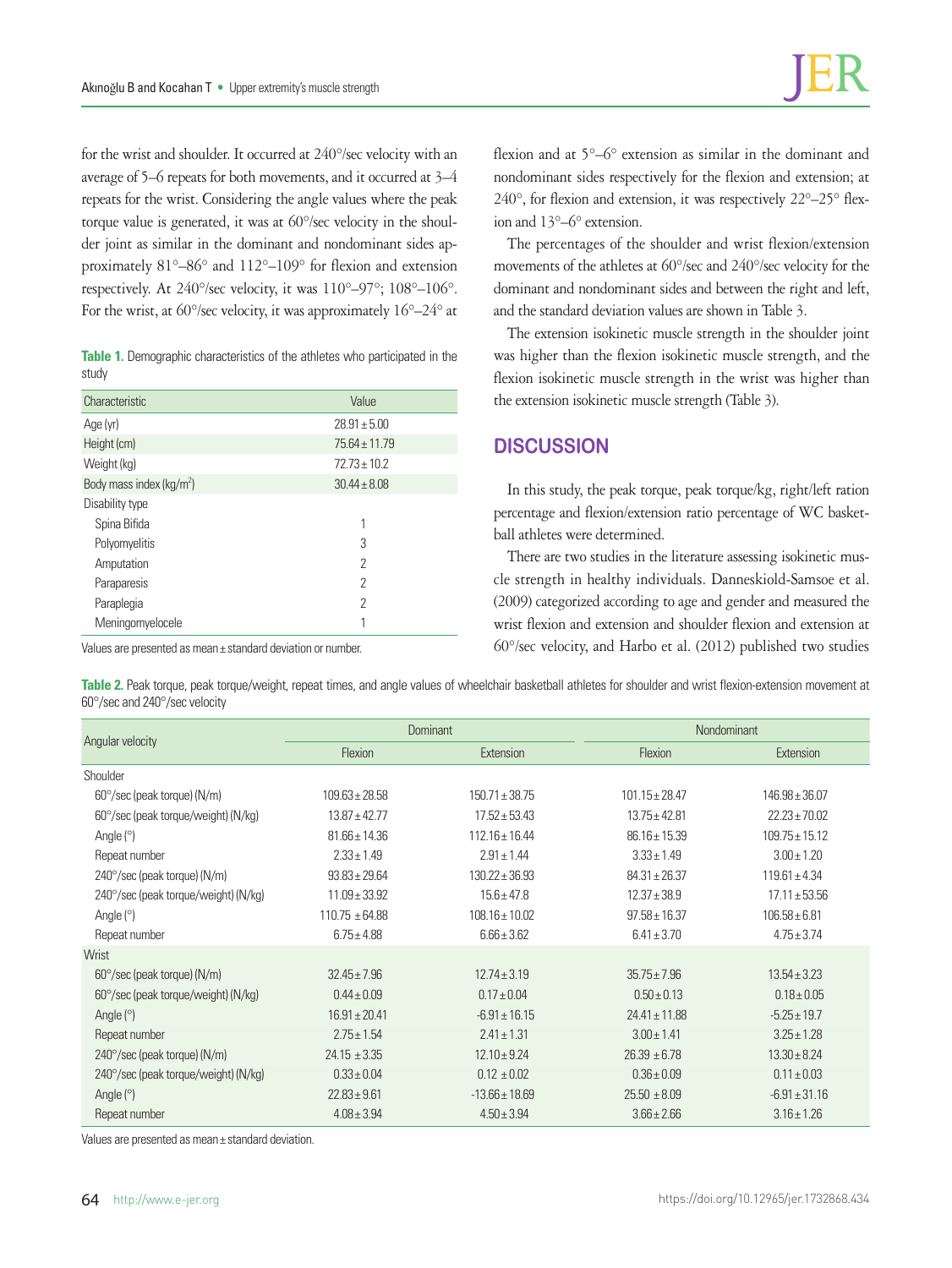**Table 3.** The percentage between the right and left for the shoulder and wrist flexion and extension movements and the percentage of flexion/extension for all movements

| Joint                    | Right/left ratio (%) |                    | Flexion/extension ratio (%) |                    |
|--------------------------|----------------------|--------------------|-----------------------------|--------------------|
|                          | Flexion              | Extension          | Dominant                    | Nondominant        |
| Shoulder joint           |                      |                    |                             |                    |
| $60^{\circ}/sec$         | $109.1 \pm 18.8$     | $103.2 + 21.3$     | $73.28 + 9.21$              | $69.12 \pm 9.63$   |
| $240^{\circ}/\text{sec}$ | $113.1 \pm 31.1$     | $106.6 + 22.4$     | $73.26 \pm 13.6$            | $70.2 \pm 13.3$    |
| Wrist joint              |                      |                    |                             |                    |
| $60^{\circ}/sec$         | $93.86 \pm 26.57$    | $97.65 + 27.99$    | $260.28 \pm 52.78$          | $267.55 \pm 54.21$ |
| $240^{\circ}/sec$        | $96.17 \pm 23.71$    | $119.32 \pm 29.71$ | $267.11 \pm 50.08$          | $331.48 \pm 72.99$ |

Values are presented as mean± standard deviation.

**Table 4.** Literature values of the shoulder and wrist flexion and extension peak torque at 60°/sec velocity

| Joint angular velocity                   | <b>Dominant</b>    |                                  | Nondominant        |                    |
|------------------------------------------|--------------------|----------------------------------|--------------------|--------------------|
|                                          | Flexion            | Extension                        | Flexion            | Extension          |
| Shoulder                                 |                    |                                  |                    |                    |
| $60^{\circ}/sec$ (our study)             | $109.63 \pm 28.58$ | $150.71 \pm 38.75$               | $101.15 \pm 28.47$ | $146.98 \pm 36.07$ |
| 60°/sec (Moon et al. 2013)               | $51.4 \pm 13.9$    | $75.2 + 20.1$<br>$41.4 \pm 14.4$ |                    | $68.3 \pm 21.2$    |
| 60°/sec (Danneskiold-Samsøe et al. 2009) |                    |                                  |                    |                    |
| $20 - 29$ yr                             | $51.8 \pm 10.6$    | $72.1 \pm 19.5$                  |                    |                    |
| $30 - 39$ vr                             | $54.7 \pm 7.3$     | $65.6 \pm 15.1$                  |                    |                    |
| Wrist                                    |                    |                                  |                    |                    |
| $60^{\circ}/sec$ (our study)             | $32.45 \pm 7.96$   | $12.74 \pm 3.19$                 | $35.75 \pm 7.96$   | $13.54 \pm 3.23$   |
| 60°/sec (Danneskiold-Samsøe et al. 2009) |                    |                                  |                    |                    |
| $20 - 29$ yr                             | $20.6 \pm 4.4$     | $10.4 \pm 3.3$                   |                    |                    |
| $30 - 39$ yr                             | $19.3 \pm 4.7$     | $11.0 \pm 1.2$                   |                    |                    |

determining isokinetic muscle strength in 178 healthy individuals at angular velocities that were different than ours (Danneskiold-Samsoe et al., 2009; Harbo et al., 2012). Moreover, Moon et al. (2013) published a study evaluating isokinetic muscle strength in WC tennis athletes as similar to our study. Our values at 60°/ sec, and the flexion and extension peak torque values for the dominant and nondominant sides of Moon et al. (2013), and the shoulder and wrist flexion and extension peak torque values for 20–29 age group and 30–39 age group of Danneskiold-Samsoe et al. (2009) are shown in Table 4.

The peak torque of the shoulder flexion and extension in WC basketball athletes included in our study was approximately 2 times of those of the healthy participants in Danneskiold-Samsoe et al. (2009) study and also of WC tennis athletes in Moon et al. (2013) study. It is thought that this outcome is caused by the fact that WC basketball sports requires intense upper extremity muscle strength for coordinated movement of WC and ball, and these athletes are included in the Paralympic class. Danneskiold-Samsoe et al. (2009) found in their study that the wrist flexion/extension ratio was close to 1 in healthy individuals, and in our study, it was deter-

mined to be almost 1/3 in the favor of the flexors. Despite a high wrist flexor strength seems to be in favor of the athletes; it must be remembered that the muscle strength imbalance between the wrist flexors and extensors will be a preparatory factor for sports injuries. It was seen that the athletes had tennis player elbow complaint in their backgrounds as parallel to our results. We think that providing information on this issue to athletes and health team, and establishment of training programs for strengthening wrist extensors will prevent overuse injuries. There are numerous studies in the literature showing that individuals become prone to injuries due to muscle imbalances (Blauwet and Willick, 2012; Knight, 1980). Since there were only the peak torque data in Danneskiold-Samsoe et al. (2009) study, peak torque/kg and other characteristic data were not able to be compared. Isokinetic assessments vary according to angular velocity. Therefore, it is not possible to make a comparison with this study since Harbo et al. (2012) assessed the wrist in angular velocities different than ours. The flexion/extension difference and right and left difference in our study are shown in percentages in Table 3. These data are critical for the existence of a balance between agonist/antagonist muscle forces and the disrup-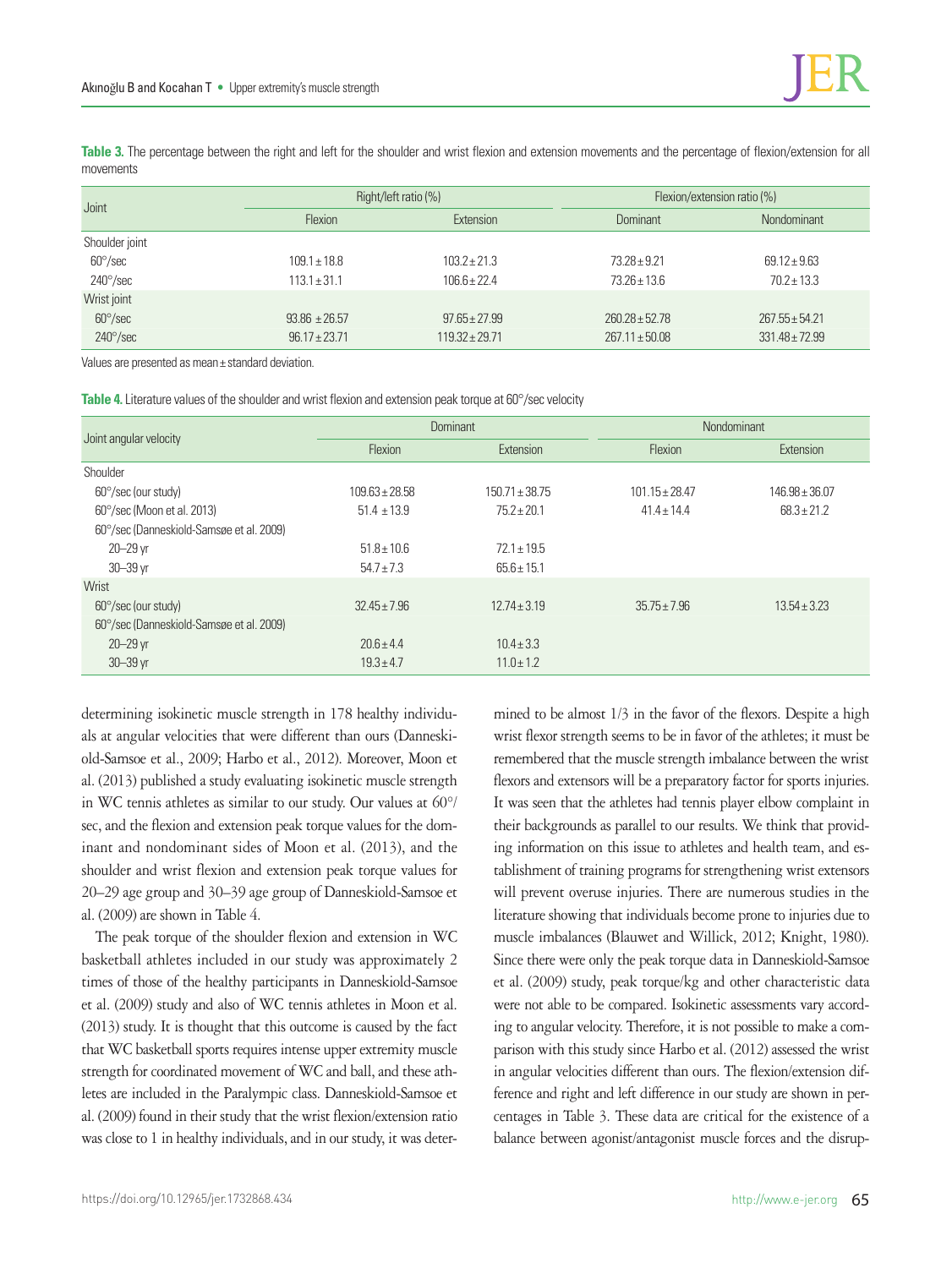| Table 5. The literature values of the comparisons of the right-left and flexion/extension for the shoulder joint at 60°/sec velocity |  |  |  |
|--------------------------------------------------------------------------------------------------------------------------------------|--|--|--|

| Shoulder joint                      |                  | Right/left ratio $(\%)$ |                | Flexion/extension ratio (%) |  |
|-------------------------------------|------------------|-------------------------|----------------|-----------------------------|--|
|                                     | <b>Flexion</b>   | Extension               | Dominant       | Nondominant                 |  |
| $60^{\circ}/sec$ (our study)        | $109.1 \pm 18.8$ | $1032 + 213$            | $73.28 + 9.21$ | $69.12 + 9.63$              |  |
| $60^{\circ}/sec$ (Moon et al. 2013) | $79.1 \pm 12.3$  | $90.0 \pm 10.6$         | $1490 + 231$   | $173.7 \pm 46.0$            |  |

tion of the balance make the person prone to injuries (Knapik et al., 1991). Perrin (1993) found this ratio as 75%–85% for shoulder flexion and extension in their study. In our study, this ratio was found as approximately 71.2% as parallel to this result.

Hughes et al. (1999) assessed the antagonist/agonist ratio between the wrist flexion and extension in their study and concluded that there was not a significant difference between the dominant and nondominant sides. In our study, we found that the wrist flexion/extension percentage in both sides varied between 260%–331%. The difference was outside of the normal limits and we suggest that the wrist extensors are strengthened and muscle imbalance is overcome to prevent sports injuries due to muscle strength imbalance.

Kannus (1994) reported in their study on isokinetic assessment that more than 10% of difference between the right and left extremities was abnormal. In our study, it was determined that the difference between the right and left side at the shoulder flexion and wrist extension at 240°/sec velocity was more than 10%. Therefore, workout programs must be added to the training programs to improve the strength for right and left bilaterally in activities requiring speed for especially the shoulder flexion and wrist extension. This puts forward the significance of neuro-reactive workouts in the training programs.

The results of our study and the percentages between the rightleft and extension/flexion in Moon et al. (2013) study conducted on WC tennis players are shown in Table 5. It was seen that the percentage of the right-left flexion and the percentage of the dominant side flexion/extension in WC tennis players were higher than those of the basketball players included in our study. We think that this difference is caused by the inclusion of WC using athletes by both groups however tennis is more asymmetric in comparison to basketball.

In addition, in our study the repeat number and angles where the peak strength occurs are indicated. In our study, there were athletes reaching the peak torque in the first repeat, there were also athletes reaching the torque strength at the 14th repeat. The peak occurred at 60°/sec velocity for the shoulder and wrist flexion and extension at an average of 2–3 repeats; and the peak occurred at 240°/sec for the shoulder flexion and extension at the

fifth–sixth repeat, and it occurred at the third–fourth repeat for the wrist flexion and extension. This outcome of our study shows that the repeat number must be increased as the assessment speed increases. Studies need to be conducted on this issue with high number of athletes.

It was determined in our study that the peak torque occurred at the angles when the shoulder was in an elevated position and at the angles when the wrist was at a functional holding position. We think that this angle was affected by the fact that the athletes were basketball players and basketball throwing position affected the angle for peak torque generation in the wrist. In this context, the angles where the peak torque is generated should be considered when training programs are established.

The limitations of our study were failure to compare the peak torque values according to the disability type and age due to the low number of athletes.

In conclusion, WC basketball sport is the most popular one among paralympic sports branches and in Turkey. It is a critical tool for the rehabilitation of disabled persons and their integration in society. WC basketball sport is exercised at a professional level in the world and Turkey. Prevention of sports injuries is important in WC basketball like in other sports branches. The workout and training programs is an issue that needs attention for both prevention of sports injuries and achieving high performance in this sports branch. As our study revealed, determination of characteristics of muscle strength of WC athletes and especially using objective isokinetic tools will be guiding for the training program planning and prevention of sports injuries in long term.

## **CONFLICT OF INTEREST**

No potential conflict of interest relevant to this article was reported.

# **REFERENCES**

Blauwet C, Willick SE. The paralympic movement: using sports to promote health, disability rights, and social integration for athletes with disabilities. PM R 2012;4:851-856.